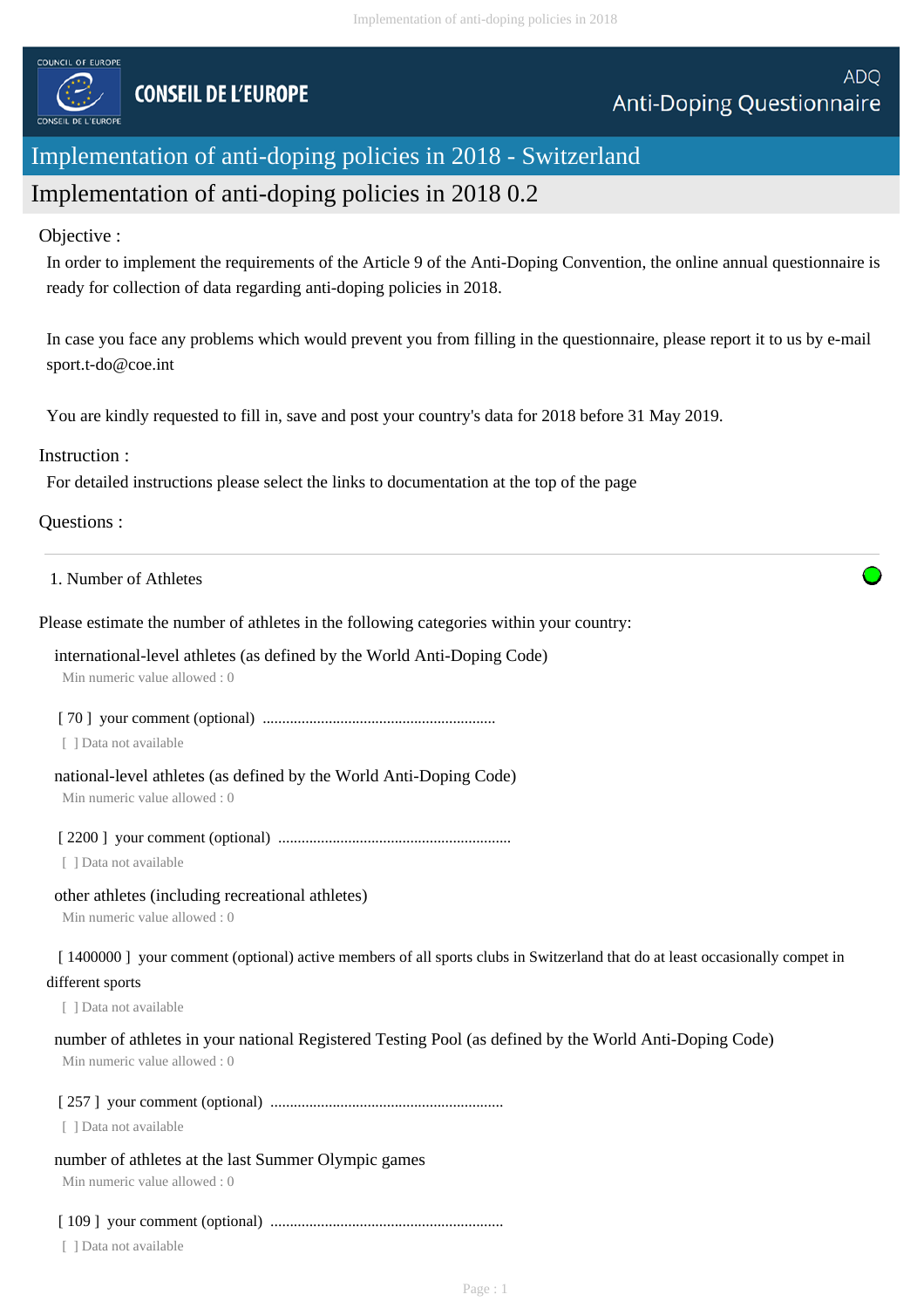| number of athletes at the last Winter Olympic games<br>Min numeric value allowed: 0                                                                            |
|----------------------------------------------------------------------------------------------------------------------------------------------------------------|
| [ ] Data not available                                                                                                                                         |
| number of athletes at the last Summer Paralympic games<br>Min numeric value allowed: 0                                                                         |
| [ ] Data not available                                                                                                                                         |
| number of athletes at the last Winter Paralympic games<br>Min numeric value allowed: 0                                                                         |
| [ ] Data not available                                                                                                                                         |
| 2. Doping definition                                                                                                                                           |
| What is the definition of "Doping in Sport" used in your country?                                                                                              |
|                                                                                                                                                                |
| L                                                                                                                                                              |
|                                                                                                                                                                |
|                                                                                                                                                                |
| 3. Doping List                                                                                                                                                 |
| Which list of banned pharmacological classes of doping agents and doping methods (i.e. Prohibited List) is implemented in<br>your country?                     |
| [X] Prohibited list, as adopted by the Executive Committee of WADA. Your comment (optional)                                                                    |
| ] List of banned pharmacological classes of doping agents and doping methods, as adopted by the Monitoring Group (TDO). Your                                   |
| ] Prohibited list, as adopted by the Conference of Parties of the International Convention against Doping in Sport (UNESCO) Your                               |
|                                                                                                                                                                |
| 4. Additional doping lists                                                                                                                                     |
| For the purposes of restricting availability of doping substances are there other lists than those defined in question 4?                                      |
| (X) Yes, please specify: The prohibited substances and methods concerning trafficking are defined in an annex of the federal law on<br>the promotion of sports |
| Attachments                                                                                                                                                    |

Ordonnance sur l'encouragement du sport et de l'activité physique : http://https://www.admin.ch/opc/fr/classifiedcompilation/20111821/index.html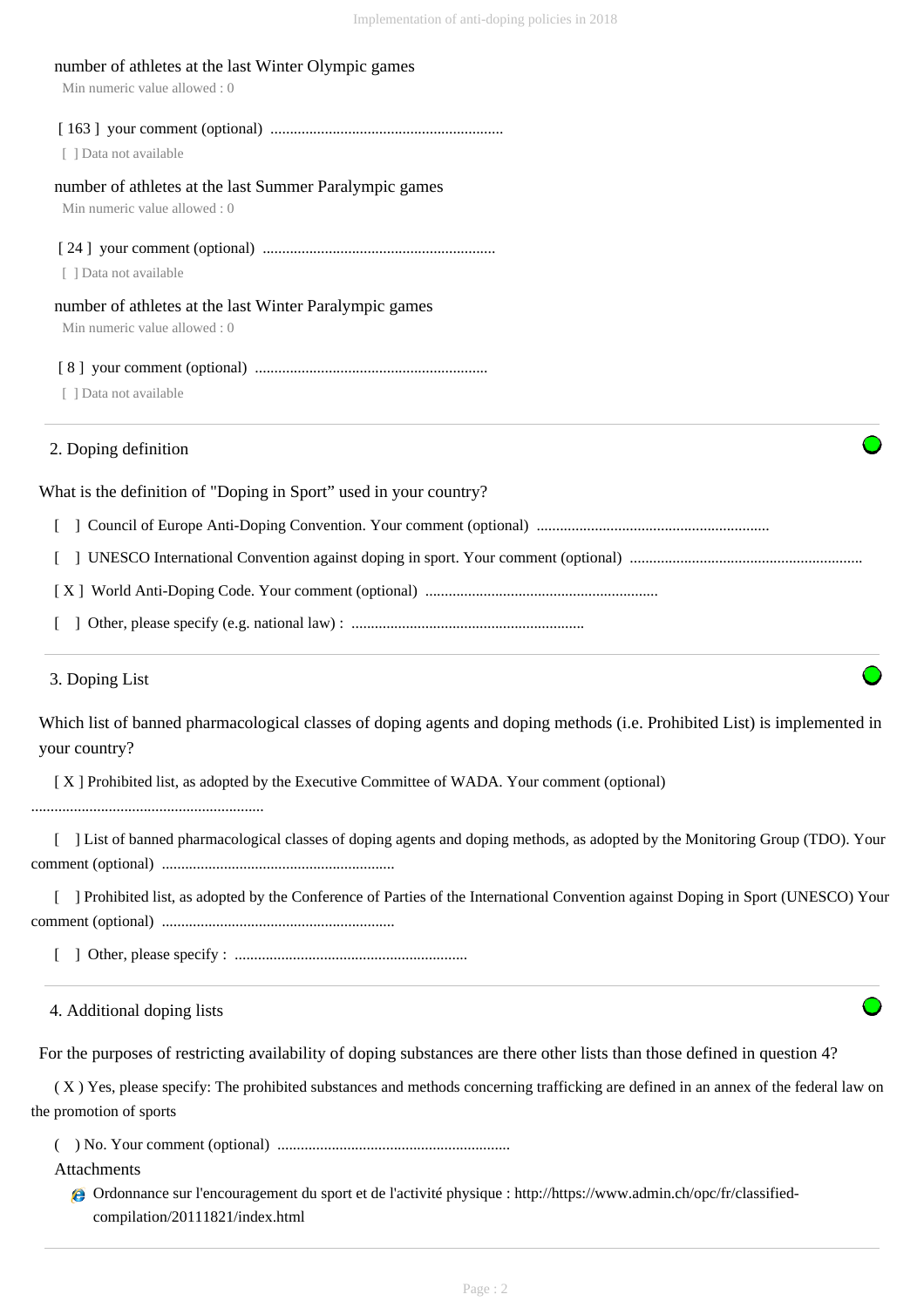# 5. Anti-doping laws

Are there any anti-doping laws in your country?

- [ ] Anti-doping law. Your comment (optional) ............................................................
- [ X ] Other formal regulations, please specify: Federal Act on the Promotion of Sport and Exercise
- [ ] No. Your comment (optional) ............................................................

# Attachments

Federal Act on the Promotion of Sport and Exercise : http://https://www.admin.ch/opc/en/classifiedcompilation/20091600/index.html

6. National anti-doping organisation (NADO)

What is the legal status of your national anti-doping organisation? Please upload the statutes, if possible

|  |  |  | Department (ptional) manufactured members of Public authority. Your comment (optional) manufactured members of |
|--|--|--|----------------------------------------------------------------------------------------------------------------|
|--|--|--|----------------------------------------------------------------------------------------------------------------|

( ) Non-governmental organisation. Your comment (optional) ............................................................

( X ) Private company. Your comment (optional) ............................................................

( ) National Olympic Committee. Your comment (optional) ............................................................

( ) Other, please specify : ............................................................

Attachments

170327\_Statuten\_Stiftung\_signed.pdf

# 7. NADO activities

Which of the activities below are conducted by your national anti-doping organisation? Please upload the organisational chart, if possible

|                                               | Yes. Your comment<br>(optional) | No, please specify which<br>organisation is in charge: |
|-----------------------------------------------|---------------------------------|--------------------------------------------------------|
| Co-ordination of action by public authorities |                                 | (X) Federal Office of Sport                            |
| Coordination of the fight against trafficking | (X)                             |                                                        |
| Testing (doping control)                      | (X)                             |                                                        |
| Results management                            | (X)                             |                                                        |
| Disciplinary procedures                       |                                 | (X) Swiss Olympic                                      |
| Education and/or information                  | (X)                             |                                                        |
| Research                                      | (X)                             |                                                        |

## Attachments

<sup>14</sup>\_08\_Organigramm\_namenlos\_aktuell.pdf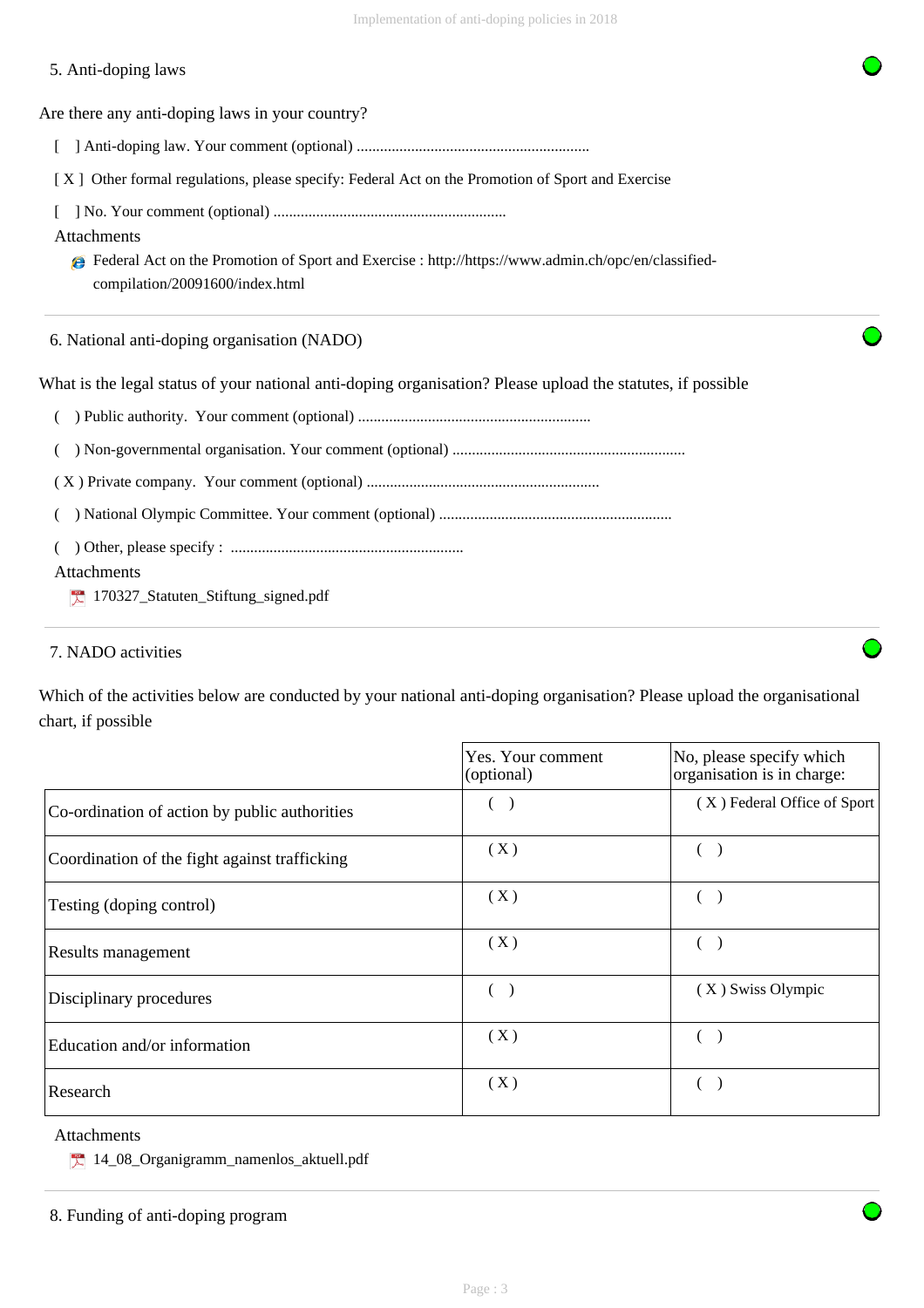#### What was your annual anti-doping budget for the 2018 calendar year?

Min numeric value allowed : 0

#### [4942205] amountCHFCurrency

[ ] Data not available

#### 9. Funding sources

How is the anti-doping program funded? Please select all that apply and indicate an estimate in percentages:

 [ X ] Government55.3% [ ] National Lottery program ............................................................ % [ X ] National Olympic Committee (NOC)38.6% [ ] Other Sports Organization(s) ............................................................ % [X ] Fee for service 6.1% [ ] Private ............................................................ % [ ] Other ............................................................ % What percentage of your annual anti-doping budget is put towards the following core programs? [ 50 ] Testing (including equipment, transportation, Sample Collection Personnel (SCP) fees) [17] Sample analysis [13] Investigations [10] Education [ 7 ] Results Management/Legal [ 4 ] Therapeutic Use Exemptions (TUEs) [ 0 ] Other (e.g. remuneration, administration) ............................................................ [ ] Data not available What amount has been allocated to the sport budget from the state budget for the year 2018? [ 146000000 ] amountEUROcurrency [ ] Data not available Is public funding withheld from organisations that do not comply with anti-doping regulations and related legal instruments? ( ) Yes, all funding is withheld; your comment (optional) ............................................................ 10. Distribution of funding 11. Sport Budget 12. Limiting public funding to organisations

( X ) A limited amount of funding is withheld; your comment (optional) ............................................................

( ) No financial implications; your comment (optional) ............................................................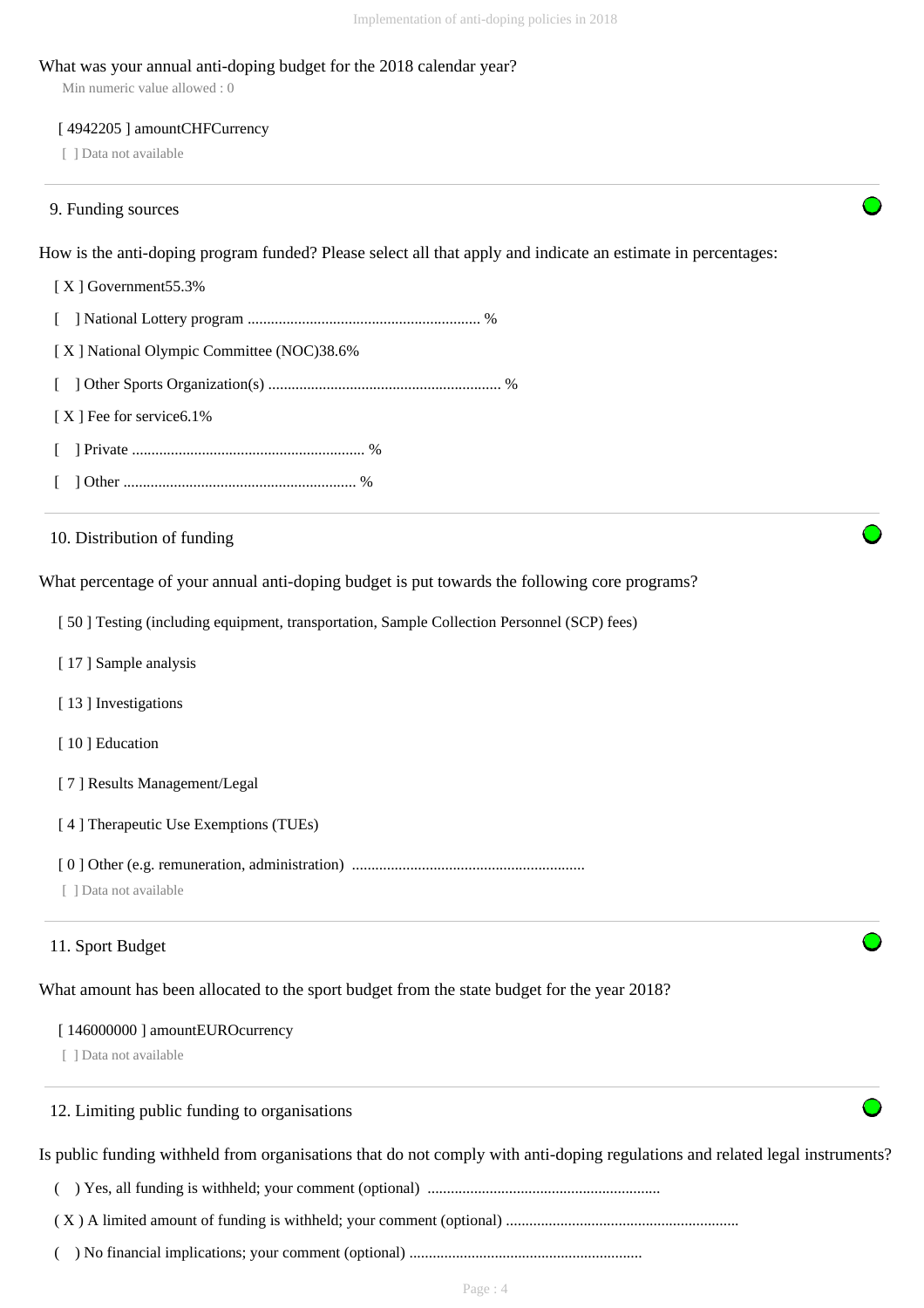| <u>Implementation</u> of anti-doping policies in 2016                                                                                                                     |
|---------------------------------------------------------------------------------------------------------------------------------------------------------------------------|
|                                                                                                                                                                           |
| 13. Limitation of public funding of persons                                                                                                                               |
| Is sport-related financial assistance provided by public authorities withheld from banned athletes or athlete support personnel<br>during the period of their suspension? |
|                                                                                                                                                                           |
|                                                                                                                                                                           |
|                                                                                                                                                                           |
| Not applicable (no sport-related financial assistance is provided by public authorities to athletes or support personnel); your                                           |
|                                                                                                                                                                           |
| 14. Testing programme                                                                                                                                                     |
| Does your country have a national testing programme?                                                                                                                      |
| $(X)$ Yes                                                                                                                                                                 |
|                                                                                                                                                                           |
| 15. Elements of the Testing Program                                                                                                                                       |
| What elements of the testing program are implemented by the national anti-doping organisation?                                                                            |
| [X] Risk Assessment and Test Distribution Planning (TDP)                                                                                                                  |
| [X] Registered Testing Pool                                                                                                                                               |
| [X] Random selection of athletes                                                                                                                                          |
| [X] Targeted selection of athletes                                                                                                                                        |
| [X] In-competition testing                                                                                                                                                |
| [X] Out-of-competition testing                                                                                                                                            |
| [X] No-advance notice testing                                                                                                                                             |
| [X] Blood testing                                                                                                                                                         |
| [X] Athlete Biological Passport (ABP) modules                                                                                                                             |
|                                                                                                                                                                           |
|                                                                                                                                                                           |
| 16. Quality certificate                                                                                                                                                   |
| Is your NADO or part of its procedures certified according to a quality standard (such as ISO, iNADO or any other quality<br>assurance system)?                           |

( X ) Yes, please specify which standard, its scope and validity: ISO 9001:2015

- ( ) In progress, please specify ............................................................
- ( ) No; your comment (optional) ............................................................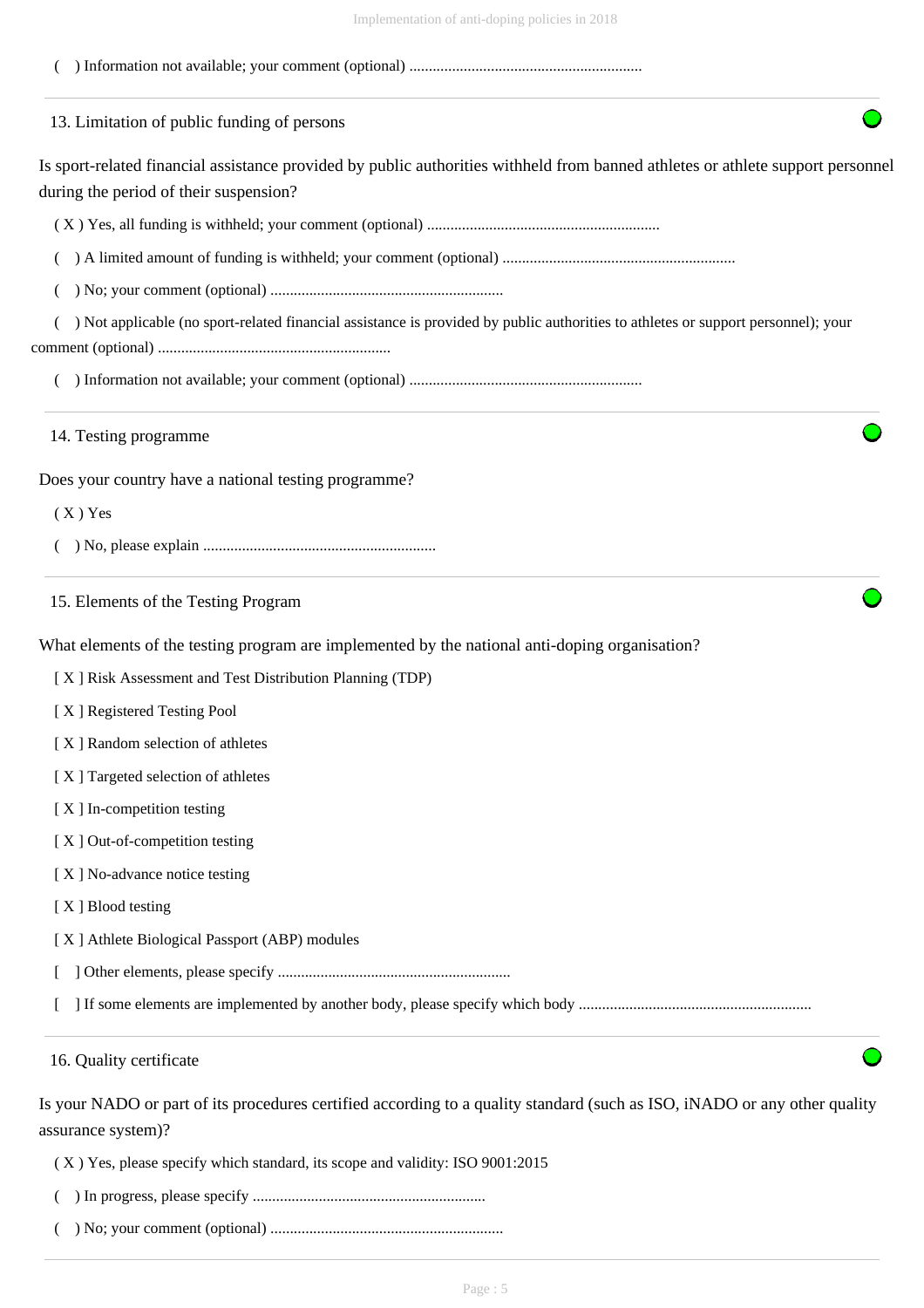# 17. NADO staff

Please outline below how many staff are involved in the coordination and management of your anti-doping programs.

Min numeric value allowed : 0

- [ 3 ] Staff full time
- [13] Staff part time
- [ 0 ] Volunteers
- [8] Committee members
- [ ] Data not available

# 18. Sample Collection Personnel

#### Do you have Sample Collection Personnel (SCP) ?

 $(X)$  Yes

( ) No, please explain ............................................................

# 19. Number of DCOs and BCOs

How many Doping Control Officers (DCOs), Blood Control Officers (BCOs) and chaperones are in your sample collection personnel program?

Min numeric value allowed : 0

[ 21 ] DCOs; your comment (optional) ............................................................

[ 11 ] BCOs; your comment (optional) ............................................................

- [ 0 ] Chaperones; your comment (optional) ............................................................
- [ ] Data not available

## 20. Laboratory

Is there a doping control laboratory in your country?

- [X] Yes, accredited by WADA
- [ ] Yes, but accreditation by WADA is pending
- [ X ] Accredited by WADA for athlete biological passport

[ ] No, we send samples to the WADA accredited laboratories in: ............................................................ (city)

- [ ] Not available
- 21. Testing statistics

How many samples were collected under your national testing program in the year 2018?

| Urine | Blood (including ABP) |
|-------|-----------------------|
|       |                       |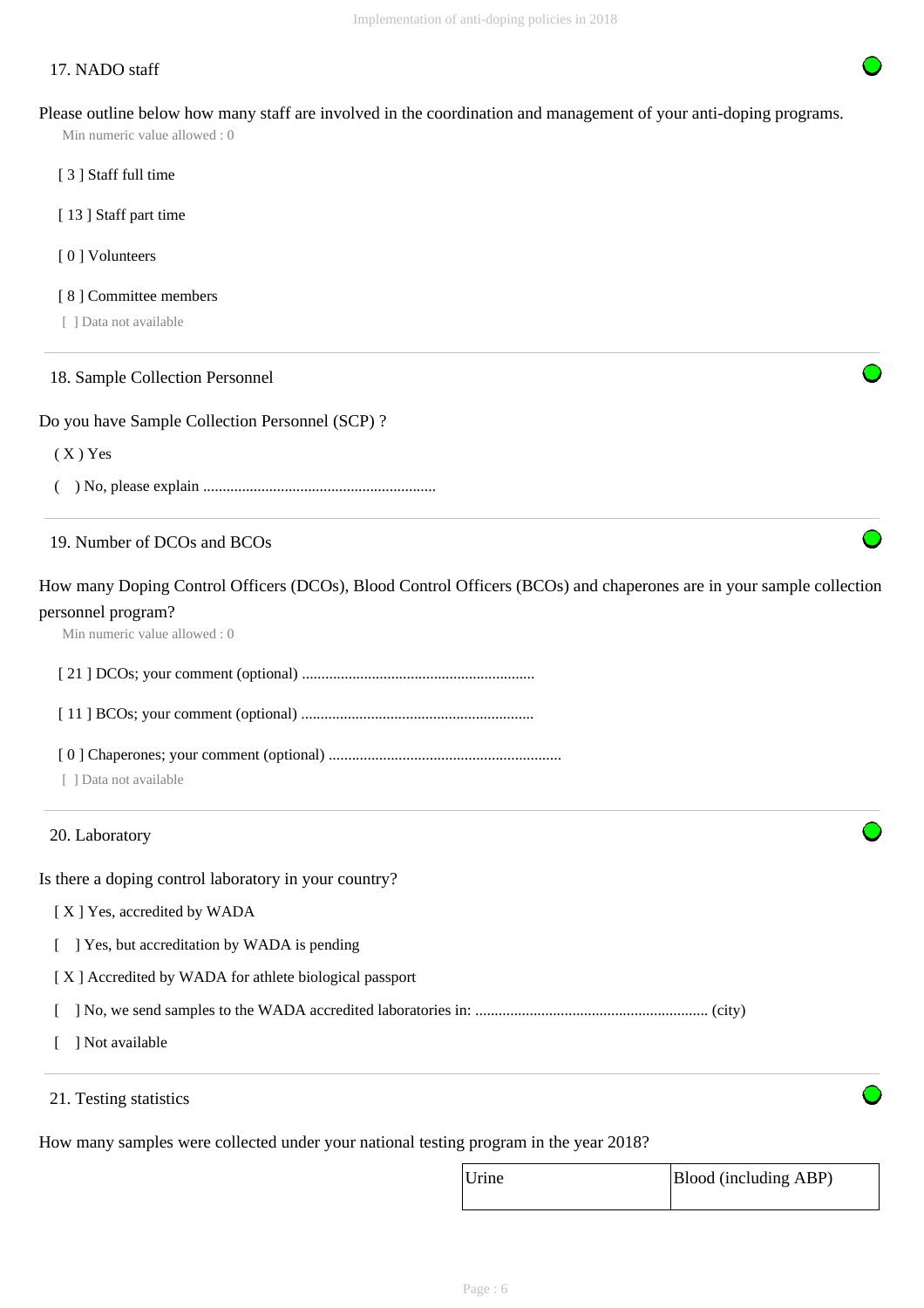| In-competition testing<br>Min numeric value allowed : 0     | 694  |     |
|-------------------------------------------------------------|------|-----|
| Out-of-competition testing<br>Min numeric value allowed : 0 | 1317 | 869 |

[ ] Data not available

# 22. Testing abroad

Did you test athletes under your authority who reside or train abroad (directly or by subcontracting another ADO)?

( X ) Yes; your comment (optional) ............................................................

( ) Not in 2018, but we have authorisation to do so; your comment (optional) ............................................................

( ) No, we do not have authorisation to do so; your comment (optional) ............................................................

# 23. Disciplinary system

What are the disciplinary bodies for doping offences, i.e. the main body imposing sanctions on athletes and other persons?

|                                 |                | —              |
|---------------------------------|----------------|----------------|
| State authority                 | <b>No</b>      | Yes            |
| <b>NADO</b>                     | <b>No</b>      | <b>No</b>      |
| <b>NOC</b>                      | <b>No</b>      | N <sub>o</sub> |
| National sport federations      | No             | N <sub>o</sub> |
| international sport federations | <b>No</b>      | N <sub>o</sub> |
| Independent disciplinary body   | Yes            | <b>No</b>      |
| Professional associations       | <b>No</b>      | N <sub>o</sub> |
| Other, please specify           | N <sub>o</sub> | N <sub>o</sub> |

# 24. Appeals system

What is the body handling appeals against disciplinary measures?

- ( ) State authority; your comment (optional) ............................................................
- ( ) National sports federations; your comment (optional) ............................................................
- ( ) International sports federations; your comment (optional) ............................................................
- ( ) Independent court of arbitration; your comment (optional) ............................................................
- ( X ) Court of Arbitration in Sport (CAS); your comment (optional) ............................................................
- ( ) Other, please specify : ............................................................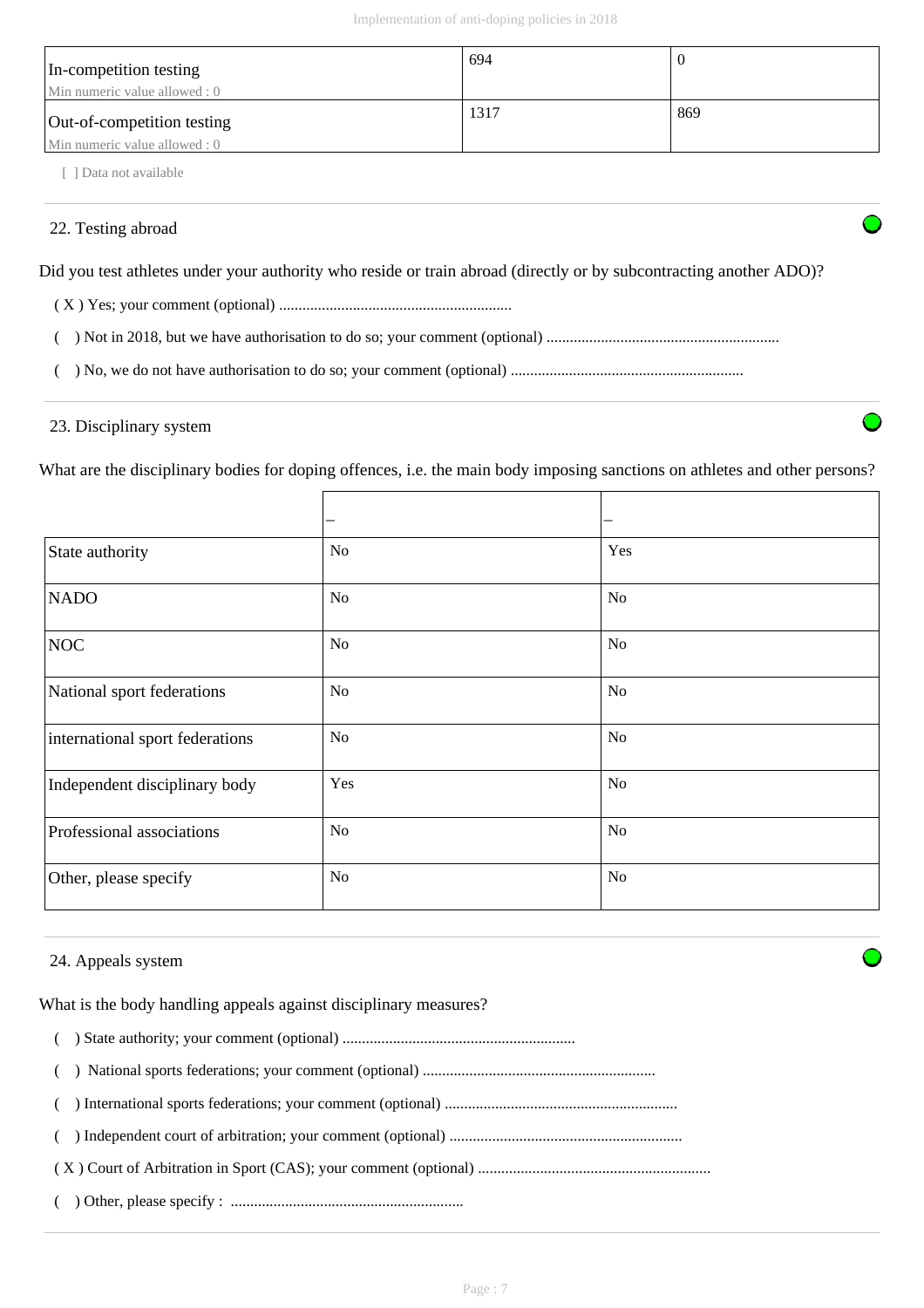# 25. Anti-doping rule violations (ADRV)

How many anti-doping rule violations cases were initiated during the reporting period and how many of these initiated cases resulted in the imposition of a sanction?

|                                                                                                                                                  | Initiated cases  | Cases that resulted in a Cases that resulted in<br>sanction | no sanction      |
|--------------------------------------------------------------------------------------------------------------------------------------------------|------------------|-------------------------------------------------------------|------------------|
| Presence of a prohibited substance or its<br>Metabolites or markers in an athlete's sample<br>Min numeric value allowed: 0                       | $\overline{2}$   | $\overline{2}$                                              | $\overline{0}$   |
| Use or attempted use by an athlete of a<br>Prohibited substance or a prohibited method<br>Min numeric value allowed: 0                           | $\overline{0}$   | $\Omega$                                                    | $\theta$         |
| Evading, Refusing or Failing to Submit to<br>Sample Collection<br>Min numeric value allowed: 0                                                   | $\mathbf{1}$     | $\mathbf{1}$                                                | $\theta$         |
| <b>Whereabouts Failures</b><br>Min numeric value allowed: 0                                                                                      | $\boldsymbol{0}$ | $\mathbf{0}$                                                | $\boldsymbol{0}$ |
| Tampering or attempted tampering with any<br>part of doping control<br>Min numeric value allowed: 0                                              | $\overline{0}$   | $\mathbf{0}$                                                | $\mathbf{0}$     |
| Possession of prohibited substances and<br>prohibited methods<br>Min numeric value allowed: 0                                                    | $\Omega$         | $\boldsymbol{0}$                                            | $\Omega$         |
| Trafficking or attempted trafficking in any<br>prohibited substance or prohibited method<br>Min numeric value allowed: 0                         | $\boldsymbol{0}$ | $\Omega$                                                    | $\theta$         |
| Administration or attempted administration to<br>any athlete of any Prohibited method or<br>prohibited substance<br>Min numeric value allowed: 0 | $\overline{0}$   | $\mathbf{0}$                                                | $\theta$         |
| Complicity<br>Min numeric value allowed: 0                                                                                                       | $\overline{0}$   | $\mathbf{0}$                                                | $\overline{0}$   |
| <b>Prohibited Association</b><br>Min numeric value allowed : 0                                                                                   | $\Omega$         | $\Omega$                                                    | $\theta$         |

[ ] Data not available

## 26. Whereabouts failures

How many of the following whereabouts failures have you registered?

# [ 30 ] One missed test or filing failure

# [ 5 ] Any combination of two missed tests and/or filing failures

[ ] Data not available

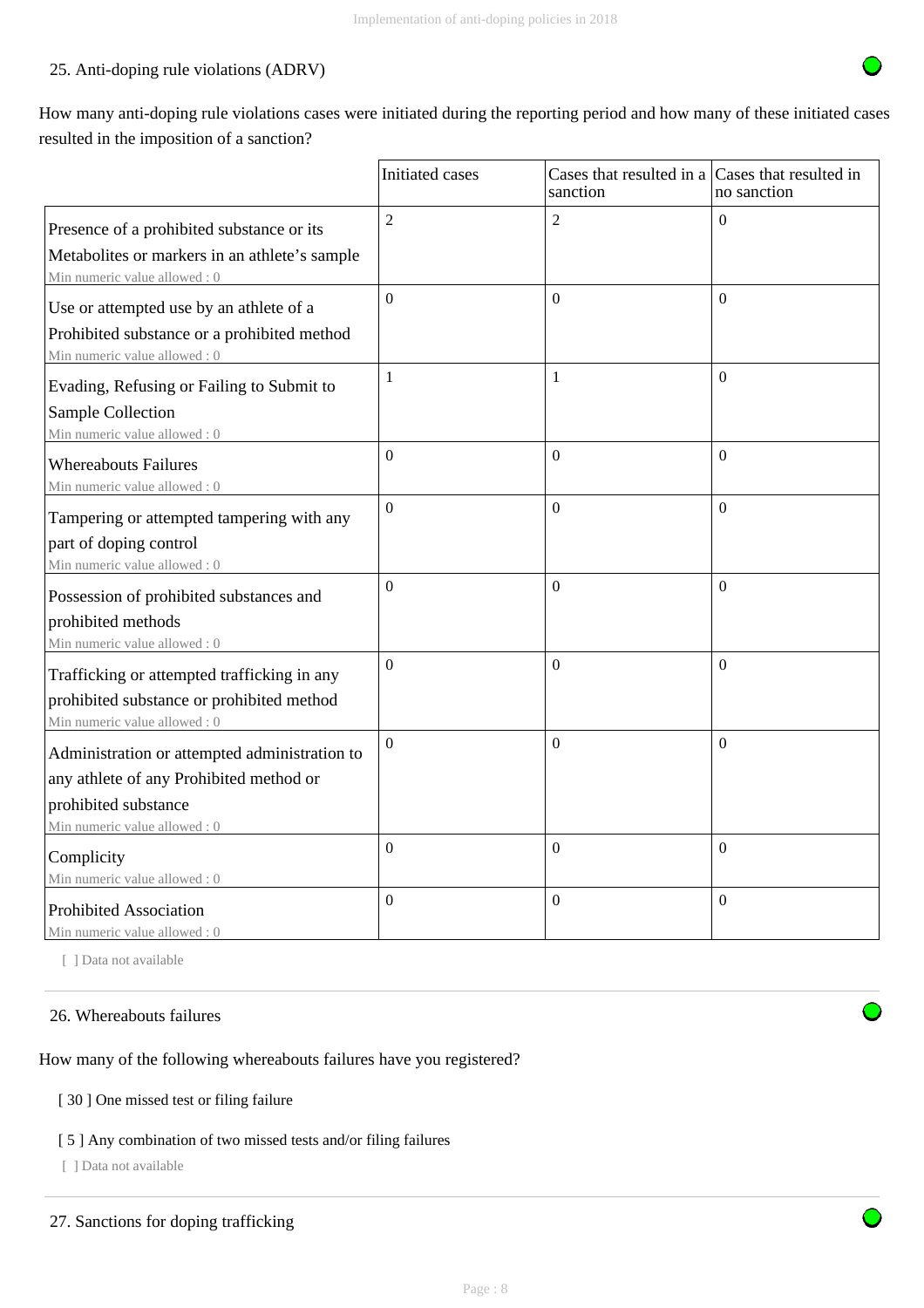Are there specific penalties or sanctions for illegal circulation of doping substances, in addition to those regulating the movement of medicines and narcotics?

- [X] Criminal penalties, please specify Federal Act on the Promotion of Sport and Exercise
- [ X ] Financial penalties,please specify Federal Act on the Promotion of Sport and Exercise
- [ ] Administrative or civil sanctions, please specify ............................................................
- [ X ] Professional disciplinary actions, please specify Le code de déontologie de la Fédération des médecins Suisses FMH
- [ ] None of above, please explain ............................................................
- [ ] Not available; your comment (optional) ............................................................

28. Co-operation with law enforcement agencies

What measures have been taken to improve co-operation with law enforcement agencies in limiting illegal availability of doping substances?

[ X ] Law, please specify Federal Act on the Promotion of Sport and Exercise

- [ ] Agreement, please specify ............................................................
- [ X ] Ad hoc activities, please specify Exchange with cantonal and regional law enforcement authorities
- [ ] Other, please specify ............................................................
- [ ] None; your comment (optional) ............................................................

29. Statistics on doping trafficking

Do law enforcement agencies share data on the seizure of doping substances with the national anti-doping organisation:

( X ) Yes, please specify how many seizures have been reported: 472

- ( ) No; your comment (optional) ............................................................
- ( ) Other, please specify : ............................................................

30. Organisation of anti-doping education

Which organisations are involved in coordinating and/or implementing anti-doping education programs?

- [ X ] National anti-doping organisation
- [ X ] Ministry responsible for sport
- [ ] Ministry responsible for education
- [ ] Ministry responsible for health
- [ ] Other governmental body ............................................................
- [ X ] National sport federations

[ X ] Regional/municipal sport organisations

- [ ] Universities
- [ X ] Schools
- [ X ] Sport clubs
- [ ] Other bodies ............................................................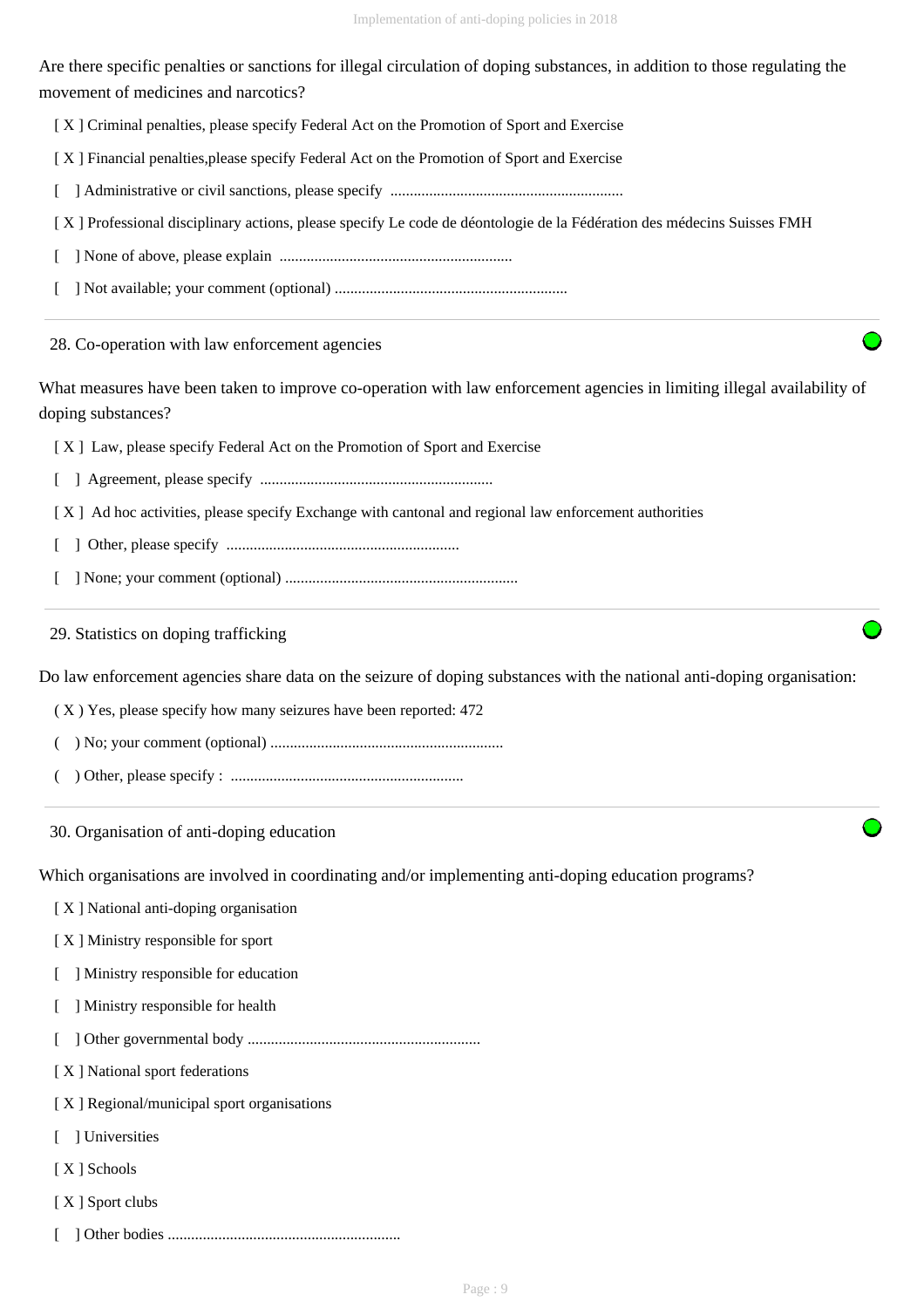# 31. Anti-doping education themes

|  |  |  | What types of anti-doping message are provided for different target groups? |
|--|--|--|-----------------------------------------------------------------------------|
|--|--|--|-----------------------------------------------------------------------------|

|                              | elite<br>athletes | young<br>athletes                 | recreatio<br>nal<br>athletes               | sports<br>officials               | coaches | medical<br>personne   pupils      | school                            | media                             | general<br>public                 | other                             |
|------------------------------|-------------------|-----------------------------------|--------------------------------------------|-----------------------------------|---------|-----------------------------------|-----------------------------------|-----------------------------------|-----------------------------------|-----------------------------------|
| National and                 | [X]               | [X]                               | $\begin{bmatrix} 1 \end{bmatrix}$          | [X]                               | [X]     | [X]                               | $\begin{bmatrix} 1 \end{bmatrix}$ | $\begin{bmatrix} 1 \end{bmatrix}$ | $\begin{bmatrix} 1 \end{bmatrix}$ | $\begin{bmatrix} 1 \end{bmatrix}$ |
| <b>International Anti-</b>   |                   |                                   |                                            |                                   |         |                                   |                                   |                                   |                                   |                                   |
| Doping Rules                 |                   |                                   |                                            |                                   |         |                                   |                                   |                                   |                                   |                                   |
| Harm of doping to            | [X]               | [X]                               | $\begin{bmatrix} 1 \end{bmatrix}$          | [X]                               | [X]     | [X]                               | $\begin{bmatrix} 1 \end{bmatrix}$ | $[ \ ]$                           | $\begin{bmatrix} 1 \end{bmatrix}$ | $\begin{bmatrix} 1 \end{bmatrix}$ |
| the spirit of sport          |                   |                                   |                                            |                                   |         |                                   |                                   |                                   |                                   |                                   |
| Athletes and                 | [X]               | [X]                               | $\begin{bmatrix} 1 \end{bmatrix}$          | [X]                               | [X]     | [X]                               | $\begin{bmatrix} 1 \end{bmatrix}$ | $\begin{bmatrix} 1 \end{bmatrix}$ | $\begin{bmatrix} 1 \end{bmatrix}$ | $[ \ ]$                           |
| <b>Athlete Support</b>       |                   |                                   |                                            |                                   |         |                                   |                                   |                                   |                                   |                                   |
| Personnel's rights           |                   |                                   |                                            |                                   |         |                                   |                                   |                                   |                                   |                                   |
| and responsibilities         |                   |                                   |                                            |                                   |         |                                   |                                   |                                   |                                   |                                   |
| Consequences of              | [X]               | $\begin{bmatrix} 1 \end{bmatrix}$ | $\begin{bmatrix} 1 \end{bmatrix}$          | $\begin{bmatrix} 1 \end{bmatrix}$ | [X]     | [X]                               | $\begin{bmatrix} 1 \end{bmatrix}$ | $\begin{bmatrix} 1 \end{bmatrix}$ | $\begin{bmatrix} 1 \end{bmatrix}$ | $\begin{bmatrix} 1 \end{bmatrix}$ |
| doping, including            |                   |                                   |                                            |                                   |         |                                   |                                   |                                   |                                   |                                   |
| sanctions, health            |                   |                                   |                                            |                                   |         |                                   |                                   |                                   |                                   |                                   |
| and social                   |                   |                                   |                                            |                                   |         |                                   |                                   |                                   |                                   |                                   |
| consequences                 |                   |                                   |                                            |                                   |         |                                   |                                   |                                   |                                   |                                   |
| Substances and               | [X]               | [X]                               | $\begin{bmatrix} 1 \end{bmatrix}$          | $\begin{bmatrix} 1 \end{bmatrix}$ | [X]     | [X]                               | $\begin{bmatrix} 1 \end{bmatrix}$ | $\begin{bmatrix} 1 \end{bmatrix}$ | $\begin{bmatrix} 1 \end{bmatrix}$ | $[ \ ]$                           |
| methods on the               |                   |                                   |                                            |                                   |         |                                   |                                   |                                   |                                   |                                   |
| Prohibited List              |                   |                                   |                                            |                                   |         |                                   |                                   |                                   |                                   |                                   |
| Doping Control<br>procedures | [X]               | [X]                               | $\begin{bmatrix} 1 \end{bmatrix}$          | $\begin{bmatrix} 1 \end{bmatrix}$ | [X]     | [X]                               | $\begin{bmatrix} 1 \end{bmatrix}$ | $\begin{bmatrix} 1 \end{bmatrix}$ | $\begin{bmatrix} 1 \end{bmatrix}$ | $\begin{bmatrix} 1 \end{bmatrix}$ |
| Therapeutic Use              | [X]               | [X]                               | $\begin{bmatrix} 1 \end{bmatrix}$          | $\begin{bmatrix} 1 \end{bmatrix}$ | [X]     | [X]                               | $\begin{bmatrix} 1 \end{bmatrix}$ | $\begin{bmatrix} 1 \end{bmatrix}$ | $\begin{bmatrix} 1 \end{bmatrix}$ | $\begin{bmatrix} 1 \end{bmatrix}$ |
| Exemptions                   |                   |                                   |                                            |                                   |         |                                   |                                   |                                   |                                   |                                   |
| (TUEs)                       |                   |                                   |                                            |                                   |         |                                   |                                   |                                   |                                   |                                   |
| Applicable                   | [X]               | $\begin{bmatrix} 1 \end{bmatrix}$ | $\overline{L}$<br>$\overline{\phantom{a}}$ | $\begin{bmatrix} 1 \end{bmatrix}$ | [X]     | $\begin{bmatrix} 1 \end{bmatrix}$ | $\begin{bmatrix} 1 \end{bmatrix}$ | $\begin{bmatrix} 1 \end{bmatrix}$ | $\begin{bmatrix} 1 \end{bmatrix}$ | $\begin{bmatrix} 1 \end{bmatrix}$ |
| whereabouts<br>requirements  |                   |                                   |                                            |                                   |         |                                   |                                   |                                   |                                   |                                   |

# 32. Nutritional supplements

What measures have been taken to address the problems related to nutritional supplements in sport?

- [ ] Restrict availability
- [ ] Control of production
- [ ] Provide quality assurance
- [ ] Comprehensive labelling
- [ ] Limit advertising and promotion
- [ X ] Educational and informational measures
- [ ] Other, please specify: ............................................................